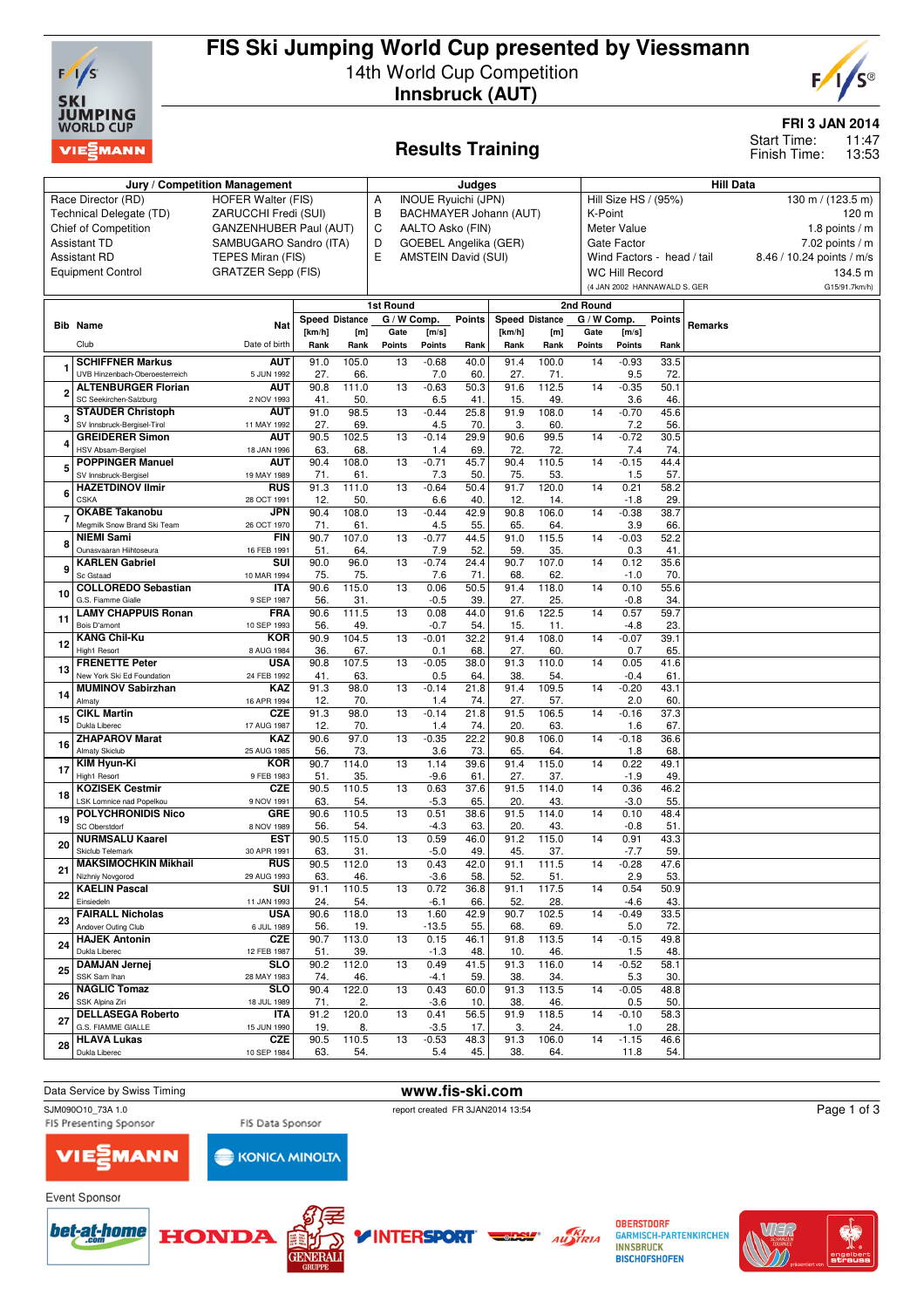

# **FIS Ski Jumping World Cup presented by Viessmann** 14th World Cup Competition **Innsbruck (AUT)**



### **Results Training**

### **FRI 3 JAN 2014**

11:47 13:53 Start Time: Finish Time:

|    |                                                             |                           | 1st Round   |                       |                 |                   | 2nd Round   |                       |              |             |                 |               |         |
|----|-------------------------------------------------------------|---------------------------|-------------|-----------------------|-----------------|-------------------|-------------|-----------------------|--------------|-------------|-----------------|---------------|---------|
|    | <b>Bib Name</b>                                             | <b>Nat</b>                |             | <b>Speed Distance</b> | G / W Comp.     |                   | Points      | <b>Speed Distance</b> |              | G / W Comp. |                 | <b>Points</b> | Remarks |
|    |                                                             |                           | [km/h]      | [m]                   | Gate            | [m/s]             |             | [km/h]                | [m]          | Gate        | [m/s]           |               |         |
|    | Club                                                        | Date of birth             | Rank        | Rank                  | Points          | <b>Points</b>     | Rank        | Rank                  | Rank         | Points      | <b>Points</b>   | Rank          |         |
| 29 | <b>MAEAETTAE Jarkko</b>                                     | <b>FIN</b>                | 90.5        | 112.5                 | 13              | 0.52              | 42.1        | 91.3                  | 109.0        | 14          | $-0.74$         | 47.8          |         |
|    | Kainuun Hiihtoseura                                         | 28 DEC 1994               | 63          | 43.                   |                 | -4.4              | 57          | 38.                   | 58           |             | 7.6             | 52            |         |
| 30 | <b>ROMASHOV Alexey</b><br><b>CSKA</b>                       | <b>RUS</b><br>29 APR 1992 | 91.0<br>27. | 117.0<br>21.          | 13              | 0.08<br>$-0.7$    | 53.9<br>26. | 90.7<br>68.           | 103.0<br>68. | 14          | $-0.63$<br>6.5  | 35.9<br>69    |         |
|    | <b>JUSTIN Rok</b>                                           | <b>SLO</b>                | 90.8        | 111.0                 | $\overline{13}$ | 0.54              | 39.2        | 91.5                  | 112.0        | 14          | $-0.53$         | 51.0          |         |
| 31 | SSD Stol Zirovnica                                          | 6 APR 1993                | 41.         | 50.                   |                 | $-4.6$            | 62.         | 20.                   | 50.          |             | 5.4             | 42            |         |
| 32 | <b>BOYD-CLOWES Mackenzie</b>                                | CAN                       | 90.8        | 119.0                 | 13              | 0.34              | 55.3        | 91.5                  | 115.5        | 14          | 0.14            | 50.7          |         |
|    | Altius Nordic Ski Club                                      | 13 JUL 1991               | 41.         | 14.                   |                 | $-2.9$            | 20.         | 20.                   | 35.          |             | $-1.2$          | 44.           |         |
| 33 | <b>DESCOMBES SEVOIE Vincent</b><br>Club des sports Chamonix | FRA<br>9 JAN 1984         | 90.8<br>41. | 110.5<br>54.          | 13              | $-0.15$<br>1.5    | 44.4<br>53. | 91.2<br>45.           | 101.0<br>70. | 14          | $-1.45$<br>14.9 | 40.7<br>63.   |         |
| 34 | <b>JACOBSEN Anders</b>                                      | <b>NOR</b>                | 91.0        | 115.0                 | 13              | 0.33              | 48.2        | 91.6                  | 114.5        | 14          | 0.00            | 50.1          |         |
|    | Ringkollen Skiklubb                                         | 17 FEB 1985               | 27.         | 31.                   |                 | $-2.8$            | 46.         | 15.                   | 40           |             | 0.0             | 46            |         |
| 35 | <b>WATASE Yuta</b><br>Megmilk Snow Brand Ski Team           | <b>JPN</b><br>8 AUG 1982  | 91.3<br>12. | 122.0<br>2.           | 13              | $-0.01$<br>0.1    | 63.7<br>5.  | 91.5<br>20.           | 117.0<br>30  | 14          | 0.08<br>$-0.7$  | 53.9<br>37.   |         |
|    | <b>KORNILOV Denis</b>                                       | <b>RUS</b>                | 91.2        | 115.5                 | 13              | $-0.24$           | 54.4        | 91.4                  | 118.0        | 14          | $-0.05$         | 56.9          |         |
| 36 | Sdushor N. Novgorod Dinamo                                  | 17 AUG 1986               | 19.         | 29                    |                 | 2.5               | 23          | 27.                   | 25.          |             | 0.5             | 32.           |         |
| 37 | <b>KOIVURANTA Anssi</b>                                     | <b>FIN</b>                | 91.4        | 113.0                 | 13              | $-0.28$           | 50.3        | 91.4                  | 119.0        | 14          | $-0.57$         | 64.0          |         |
|    | Kuusamon Erä-Veikot                                         | 3 JUL 1988                | 6.          | 39.                   |                 | 2.9               | 41.         | 27.                   | 18.          |             | 5.8             | 15.           |         |
| 38 | <b>FETTNER Manuel</b><br>SV Innsbruck-Bergisel-Tirol        | AUT<br>17 JUN 1985        | 90.8<br>41  | 118.0<br>19.          | 13              | $-0.18$<br>1.8    | 58.2<br>13. | 91.1<br>52.           | 124.0<br>6.  | 14          | 0.71<br>$-6.0$  | 61.2<br>20    |         |
|    | <b>HILDE Tom</b>                                            | <b>NOR</b>                | 91.1        | 112.5                 | 13              | $-0.63$           | 53.0        | 91.2                  | 119.0        | 14          | 0.42            | 54.6          |         |
| 39 | Asker Skiklubb                                              | 22 SEP 1987               | 24.         | 43.                   |                 | 6.5               | 33          | 45                    | 18.          |             | $-3.6$          | 36            |         |
| 40 | <b>MATURA Jan</b>                                           | CZE                       | 90.8        | 111.0                 | 13              | $-0.80$           | 52.0        | 91.6                  | 123.0        | 14          | 0.15            | 64.1          |         |
|    | Dukla Liberec<br><b>HAYBOECK Michael</b>                    | 29 JAN 1980<br>aut        | 41.<br>91.4 | 50.<br>110.0          | 13              | 8.2<br>$-1.17$    | 35.<br>54.0 | 15.<br>91.9           | 8.<br>124.0  | 14          | $-1.3$<br>0.32  | 14<br>64.5    |         |
| 41 | UVB Hinzenbach-Oberoesterreich                              | 5 MAR 1991                | 6.          | 59.                   |                 | 12.0              | 25.         | 3.                    | 6.           |             | $-2.7$          | 11.           |         |
|    | <b>KUBACKI Dawid</b>                                        | POL                       | 91.6        | 98.0                  | 13              | $-1.16$           | 32.3        | 91.9                  | 122.5        | 14          | $-0.60$         | 70.6          |         |
| 42 | TS Wisla Zakopane                                           | 12 MAR 1990               | 1.          | 70.                   |                 | 11.9              | 67.         | 3.                    | 11.          |             | 6.1             | 4.            |         |
| 43 | <b>GEIGER Karl</b><br>SC Oberstdorf                         | <b>GER</b><br>11 FEB 1993 | 91.4<br>6.  | 107.0<br>64.          | 13              | $-1.04$<br>10.7   | 47.3<br>47. | 91.7<br>12.           | 104.0<br>67. | 14          | $-0.34$<br>3.5  | 34.7<br>71    |         |
|    | <b>HVALA Jaka</b>                                           | SLO                       | 91.3        | 112.0                 | $\overline{13}$ | $-0.45$           | 50.2        | 91.8                  | 119.0        | 14          | $-0.03$         | 58.5          |         |
| 44 | Ssk Ponikve                                                 | 15 JUL 1993               | 12.         | 46.                   |                 | 4.6               | 43.         | 10.                   | 18.          |             | 0.3             | 27.           |         |
| 45 | <b>DESCHWANDEN Gregor</b>                                   | SUI                       | 91.2        | 117.0                 | 13              | $-0.06$           | 55.2        | 90.9                  | 120.0        | 14          | 0.47            | 56.0          |         |
|    | Horw                                                        | 27 FEB 1991               | 19          | 21.                   |                 | 0.6               | 21.         | 63                    | 14           |             | $-4.0$          | 33.           |         |
| 46 | <b>INGVALDSEN Ole Marius</b><br>Steinkjer Skiklubb          | <b>NOR</b><br>2 OCT 1985  | 90.5<br>63. | 96.5<br>74.           | 13              | $-0.64$<br>6.6    | 24.3<br>72  | 91.0<br>59.           | 130.0<br>1.  | 14          | 1.62<br>$-13.7$ | 64.3<br>12    |         |
|    | <b>MURANKA Klemens</b>                                      | POL                       | 90.8        | 113.5                 | 13              | $-0.54$           | 53.8        | 91.5                  | 117.5        | 14          | $-0.69$         | 62.6          |         |
| 47 | TS Wisla Zakopane                                           | 31 AUG 1994               | 41          | 38.                   |                 | 5.5               | 29          | 20                    | 28.          |             | 7.1             | 19            |         |
| 48 | <b>VELTA Rune</b>                                           | <b>NOR</b>                | 90.9        | 114.0                 | 13              | $-0.26$           | 51.9        | 91.3                  | 116.5        | 14          | $-0.57$         | 59.5          |         |
|    | Lommedalen II<br><b>KOFLER Andreas</b>                      | 19 JUL 1989<br>AUT        | 36.<br>91.5 | 35.                   | 13              | 2.7               | 36.         | 38.<br>91.6           | 32           |             | 5.8             | 24.           |         |
| 49 | SV Innsbruck-Bergisel-Tirol                                 | 17 MAY 1984               | 3.          | 119.5<br>11.          |                 | $-0.48$<br>4.9    | 64.0<br>3.  | 15.                   | 119.0<br>18. | 14          | $-0.47$<br>4.8  | 63.0<br>17.   |         |
|    | <b>KRAFT Stefan</b>                                         | AUT                       | 91.0        | 116.0                 | 13              | $-0.75$           | 60.5        | 90.6                  | 114.5        | 14          | $-0.02$         | 50.3          |         |
| 50 | SV Schwarzach-Salzburg                                      | 13 MAY 1993               | 27.         | 24.                   |                 | 7.7               | 9.          | 72.                   | 40.          |             | 0.2             | 45            |         |
| 51 | <b>JANDA Jakub</b>                                          | <b>CZE</b>                | 90.7        | 109.5                 | 13              | $-0.39$           | 45.1        | 91.2                  | 115.0        | 14          | $-0.26$         | 53.7          |         |
|    | Dukla Liberec<br><b>NEUMAYER Michael</b>                    | 27 APR 1978<br><b>GER</b> | 51.<br>91.0 | 60.<br>115.5          | 13              | 4.0<br>$-0.12$    | 51<br>53.1  | 45.<br>91.9           | 37.<br>113.0 | 14          | 2.7<br>$-0.61$  | 38.<br>53.6   |         |
| 52 | SK Berchtesgaden                                            | 15 JAN 1979               | 27.         | 29.                   |                 | 1.2               | 32          | 3.                    | 48.          |             | 6.2             | 39.           |         |
| 53 | <b>LOITZL Wolfgang</b>                                      | aut                       | 91.4        | 122.0                 | 13              | 0.12              | 62.6        | 91.4                  | 117.0        | 14          | $-0.05$         | 55.1          |         |
|    | <b>WSC Bad Mitterndorf-Steiermark</b>                       | 13 JAN 1980               | 6           | 2.                    |                 | $-1.0$            | 6.          | 27.                   | 30           |             | 0.5             | 35.           |         |
| 54 | <b>WANK Andreas</b><br>WSV Oberhof 05                       | <b>GER</b><br>18 FEB 1988 | 91.6<br>1.  | 121.0<br>6.           | 13              | 0.22<br>$-1.9$    | 59.9<br>11. | 92.0<br>1.            | 126.0<br>4.  | 14          | 0.53<br>$-4.5$  | 66.3<br>10.   |         |
|    | <b>BIEGUN Krzysztof</b>                                     | <b>POL</b>                | 91.0        | 118.5                 | 13              | 0.43              | 53.7        | 91.3                  | 109.0        | 14          | $-0.32$         | 43.5          |         |
| 55 | SS-R LZS Sokol Szczvrk                                      | 21 MAY 1994               | 27.         | 15.                   |                 | $-3.6$            | 30.         | 38.                   | 58.          |             | 3.3             | 58.           |         |
| 56 | <b>FANNEMEL Anders</b><br>Hornindal II                      | <b>NOR</b>                | 90.8        | 120.0                 | 13              | 0.31              | 57.4        | 91.9                  | 119.0        | 14          | $-0.97$         | 68.1          |         |
|    | <b>TEPES Jurij</b>                                          | 13 MAY 1991<br><b>SLO</b> | 41.<br>91.5 | 8.<br>114.0           | 13              | $-2.6$<br>$-0.29$ | 15.<br>52.2 | 3.<br>91.4            | 18.<br>120.0 | 13          | 9.9<br>0.00     | 6.<br>64.2    |         |
| 57 | SD Dolomiti                                                 | 14 FEB 1989               | 3.          | 35.                   |                 | 3.0               | 34.         | 27.                   | 14.          | 4.2         | 0.0             | 13.           |         |
| 58 | <b>AHONEN Janne</b>                                         | <b>FIN</b>                | 90.9        | 116.5                 | 13              | 0.06              | 53.2        | 91.4                  | 123.0        | 13          | 0.25            | 67.5          |         |
|    | Lahden Hiihtoseura                                          | 11 MAY 1977               | 36.         | 23.                   |                 | $-0.5$            | 31.         | 27.                   | 8.           | 4.2         | $-2.1$          | 8.            |         |
| 59 | <b>FREITAG Richard</b><br>SG Nickelhuette Aue               | <b>GER</b><br>14 AUG 1991 | 90.6<br>56. | 116.0<br>24.          | 13              | 0.39<br>$-3.3$    | 49.5<br>44. | 91.1<br>52.           | 121.0<br>13. | 13<br>4.2   | $-0.17$<br>1.7  | 67.7<br>7.    |         |
|    | <b>KOT Maciej</b>                                           | <b>POL</b>                | 90.6        | 118.5                 | 13              | 0.31              | 54.7        | 91.0                  | 110.0        | 13          | $-0.68$         | 53.2          |         |
| 60 | AZS Zakopane                                                | 9 JUN 1991                | 56.         | 15.                   |                 | $-2.6$            | 22.         | 59.                   | 54.          | 4.2         | 7.0             | 40.           |         |
| 61 | <b>KRANJEC Robert</b>                                       | <b>SLO</b>                | 90.7        | 119.5                 | 13              | 0.62              | 53.9        | 90.8                  | 93.5         | 13          | $-0.57$         | 22.3          |         |
|    | SK Triglav Kranj                                            | 16 JUL 1981               | 51.         | 11.                   |                 | $-5.2$            | 26.         | 65.                   | 74.          | 4.2         | 5.8             | 75.           |         |

Event Sponsor

Data Service by Swiss Timing **www.fis-ski.com**<br>
SJM090010 73A 1.0<br> **www.fis-ski.com**<br> **www.fis-ski.com** 

SJM090O10\_73A 1.0 report created FR 3JAN2014 13:54<br>FIS Presenting Sponsor FIS Data Sponsor FIS Presenting Sponsor

**INTERSPORT** 



FIS Data Sponsor **KONICA MINOLTA** 









**OBERSTDORF GARMISCH-PARTENKIRCHEN INNSBRUCK BISCHOFSHOFEN** 



Page 2 of 3